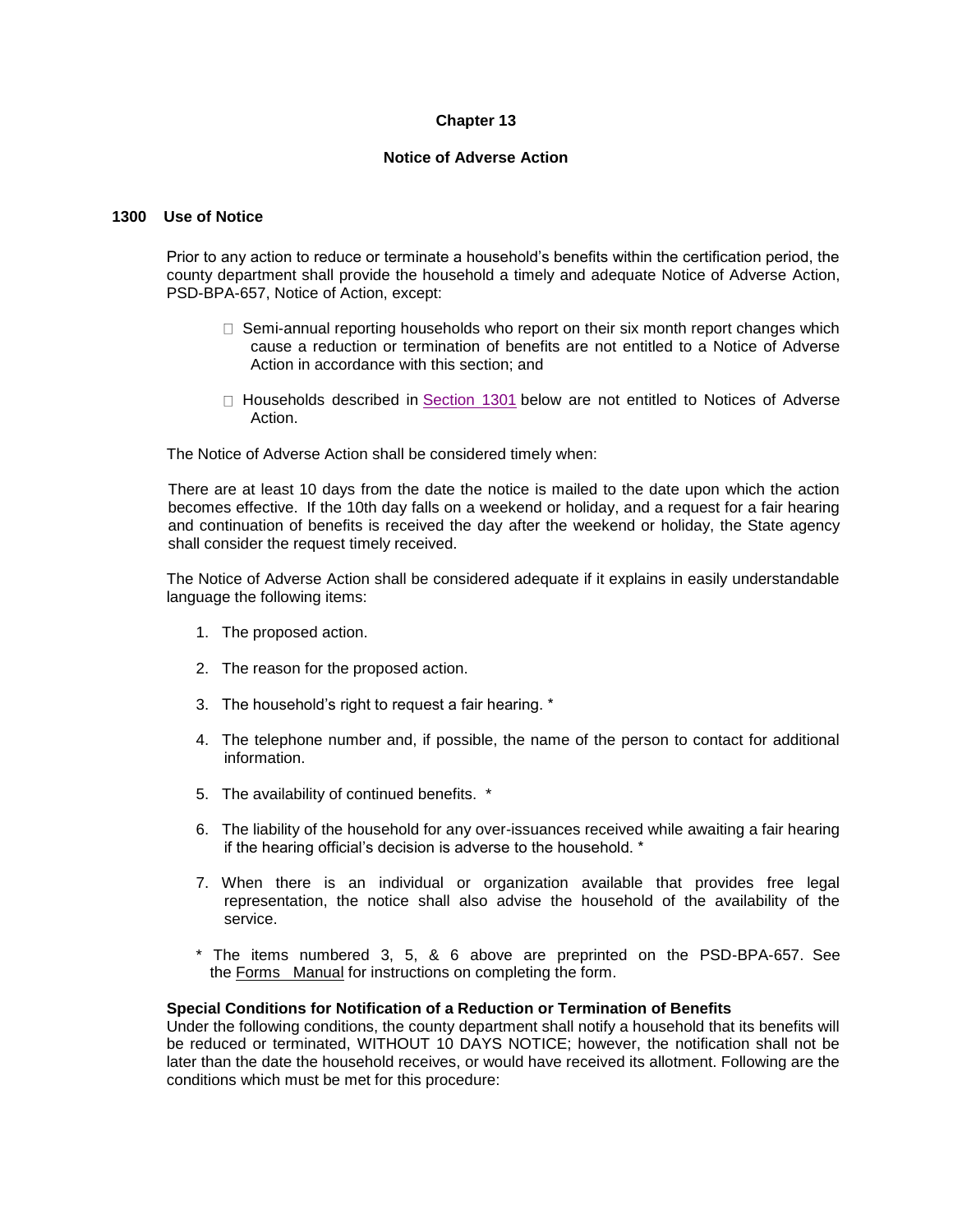- 1. The household reports the information which results in the reduction or termination.
- 2. The reported information is in writing and signed by the household.
- 3. The county department can determine the household's allotment or ineligibility based solely on the above information as provided by the household.
- 4. The household retains its right to a fair hearing.
- 5. The household retains its right to continued benefits if the fair hearing is requested within 10 days from the date the notification is mailed or given to the household.
- 6. The county department continues household's previous benefit level, if required, within five working days of the household's request for a fair hearing if timely made.

### **1301 Exemptions from Notice**

Form PSD-BFA-657 (Individual Notice of Timely and Adequate Adverse Action) shall not be provided when:

- 1. The State initiates a mass change as described in [Section 1201.](http://dhr.alabama.gov/POE/chapter/CHAPTER%20121.htm#Section_1201)
- 2. The county department determines, based on reliable information that all members of a household have died.
- 3. The county department determines, based on reliable information that the household has moved from the project area.
- 4. The household has been receiving an increased allotment to restore lost benefits, the restoration is complete, and the household was previously notified in writing of when the increased allotment would terminate.
- 5. The household's allotment varies from month to month within the certification period to take into account changes which were anticipated at the time of certification, and the household was so notified at the time of certification.
- 6. A household member is disqualified for Intentional Program Violation or the benefits of the remaining household members are reduced or terminated to reflect the disqualification of that household member.<sup>[\[1\]](http://dhr.alabama.gov/POE/chapter/CHAPTER%20131.htm#_ftn1)</sup>
- 7. The county department has elected to assign a longer certification period to a household certified on an expedited basis and for whom verification was postponed, provided the household has received written notice that the receipt of benefits beyond the month of application is contingent on its providing the verification which was initially postponed and that the State agency may act on the verified information without further notice.
- 8. Converting a household from cash and/or food stamp coupon repayment to benefit reduction as a result of failure to make agreed upon repayment.
- 9. The county department is terminating the eligibility of a resident of a drug or alcoholic treatment center or a group living arrangement if the facility loses either its certification from the Alabama Department of Mental Health or has its status as an authorized